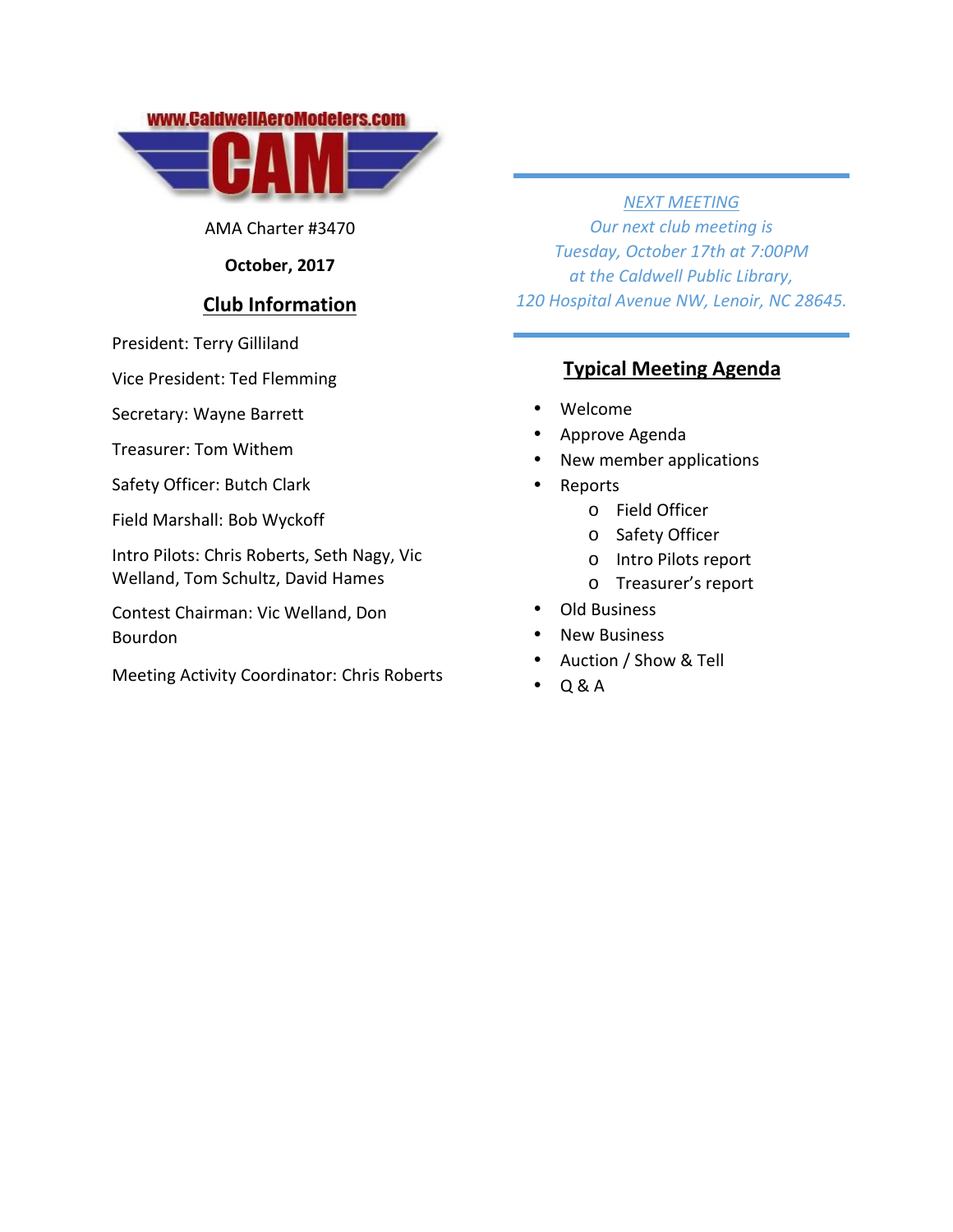## **September's Meeting Minutes**

Treasurer report - \$2,049.21 with 32 paid members.

Field report – The field looks great. Bob is doing a great job.

Safety report – Butch said that while we were doing A-OK, we had a flight over the pits before the meeting. Our safety report grade has been reduced to just an "ok".

Intro pilots –Larry is still flying and honing his flight skills.

Meeting Activity – For the fly-in, we discussed possibly having some spot landing challenges and maybe some touch-and-go challenges.

New members – We have no new members.

Old business – Terry reminded everyone that we are having our end of season meal at the flyin. Tom is bringing slaw, Chris is bringing hotdogs and buns, and Bob and Kim are making pasta salad. Terry's wife is also preparing food for us. Anyone who would like to bring something is welcome to do so.

New business – this is the last meeting at the field this year. We are meeting at the library next month.

New business – Ken reported that Lee is doing much better and hopes he will see more improvements this week.

We adjourned at 7:13 PM

Reminder –Hunting Creek is having their annual Bob Tillman Memorial Fly-In Saturday, October  $14^{\text{th}}$ .

Reminder our Electric Fly-In is September 30<sup>th</sup> at 9:00 AM. We will open the field to all manner of planes (electric or not) at 11:00 AM.